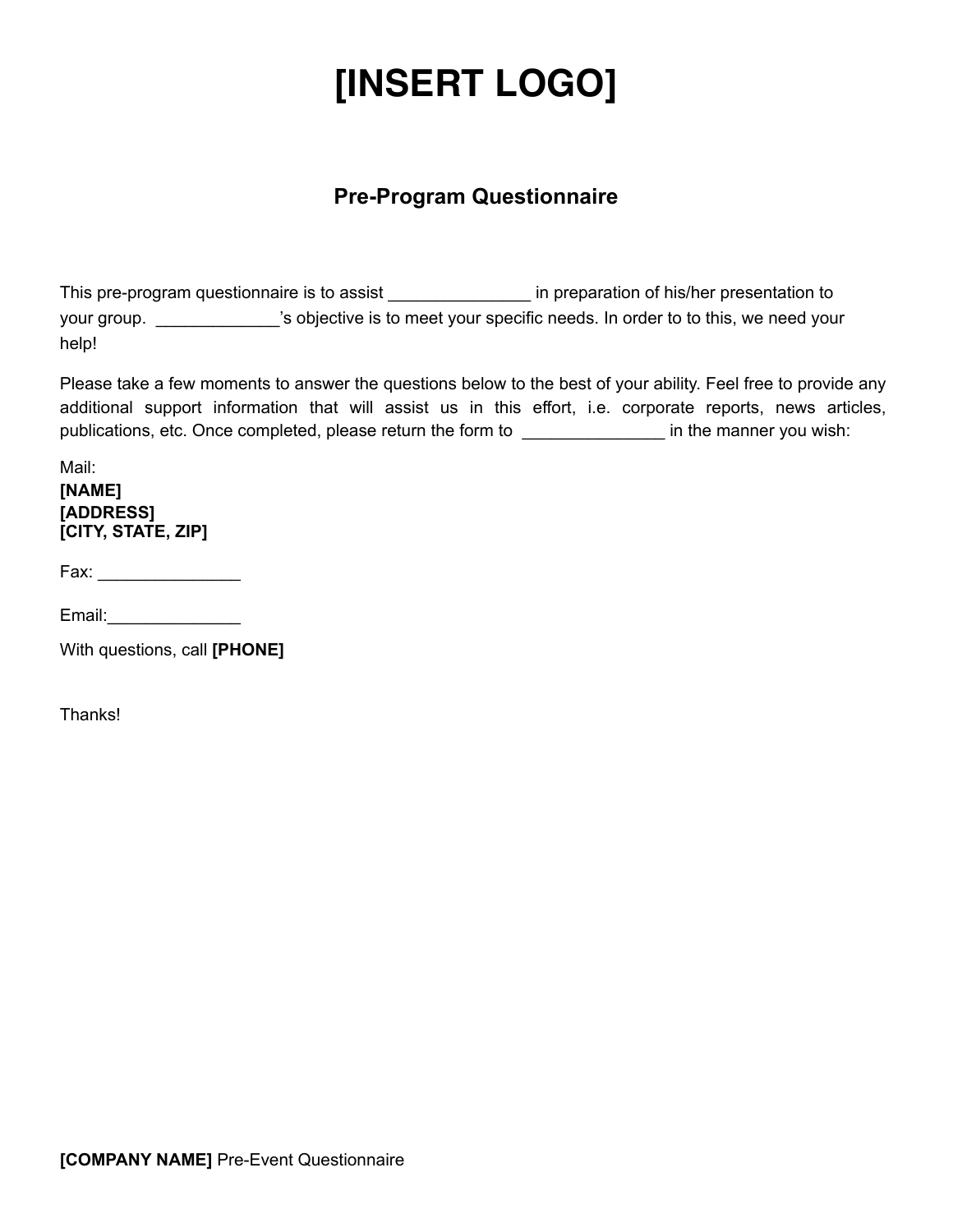#### **General Company Information**

Complete Official Company/ Association Name:

Other name or acronym the company/ group uses:

Mailing Address:

Phone: \_\_\_\_\_\_\_\_\_\_\_\_\_\_\_\_\_ Fax: \_\_\_\_\_\_\_\_\_\_\_\_\_\_\_\_\_\_

Email: \_\_\_\_\_\_\_\_\_\_\_\_\_\_\_\_\_\_Website: \_\_\_\_\_\_\_\_\_\_\_\_\_\_\_\_\_\_

Company Slogan: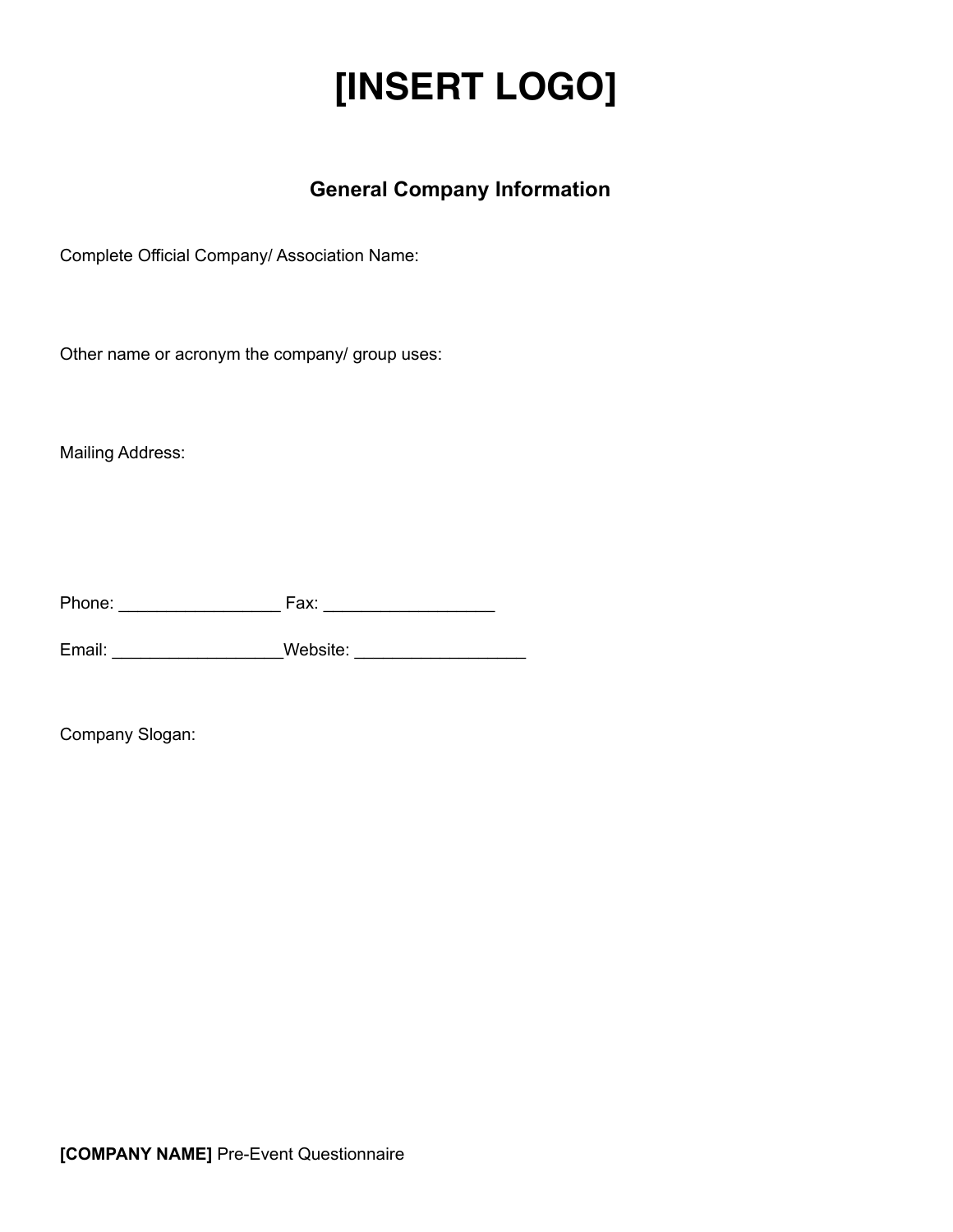#### **Presentation/ Program Specifics and Objectives**

Conference/Program Theme:

Specific Presentation Title:

Date: \_\_\_\_\_\_\_\_\_\_\_\_\_\_\_\_\_\_Start Time: \_\_\_\_\_\_\_\_\_\_\_\_\_\_ End Time: \_\_\_\_\_\_\_\_\_\_\_\_\_\_\_\_\_\_\_Length: \_\_\_\_\_\_\_\_\_\_\_\_

For all day training: When do you prefer the breaks/lunch? \_\_\_\_\_\_\_\_\_\_\_\_\_\_\_\_\_\_\_\_\_\_

What is on the programs just before \_\_\_\_\_\_\_\_\_\_\_\_\_\_\_\_\_\_\_\_\_\_ speaks?

What is on the programs right after he/she speaks?

Specific purpose of this meeting (awards banquet, annual meeting, training, etc.)

Specific objectives for \_\_\_\_\_\_\_\_\_\_\_\_\_'s presentation?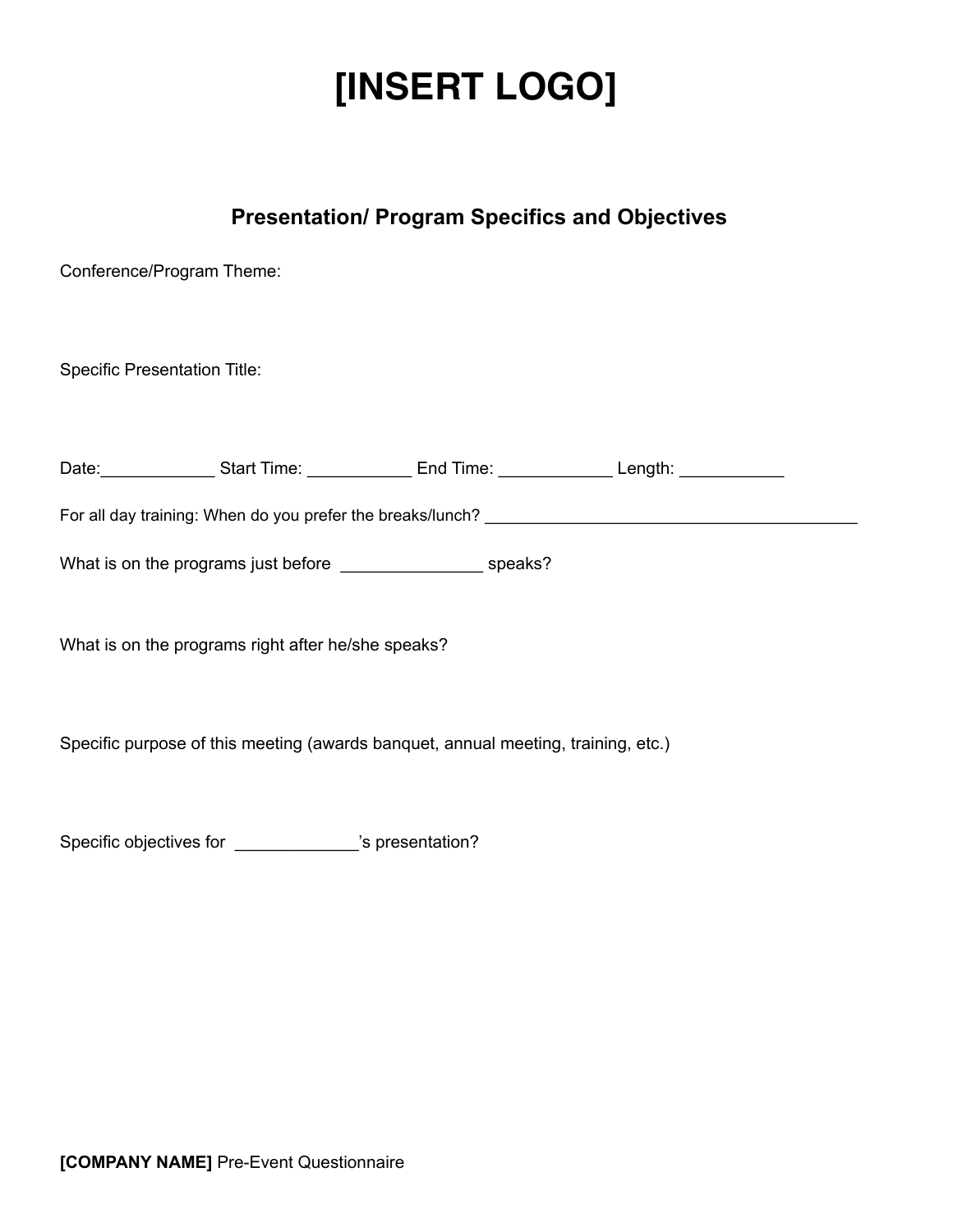What would make \_\_\_\_\_\_\_\_\_\_\_'s presentation really special for your group?

What needs to happen as a result of \_\_\_\_\_\_\_\_\_\_\_'s participation for you to consider this event a success? (Please be as specific as possible.)

Sensitive issues that should be avoided?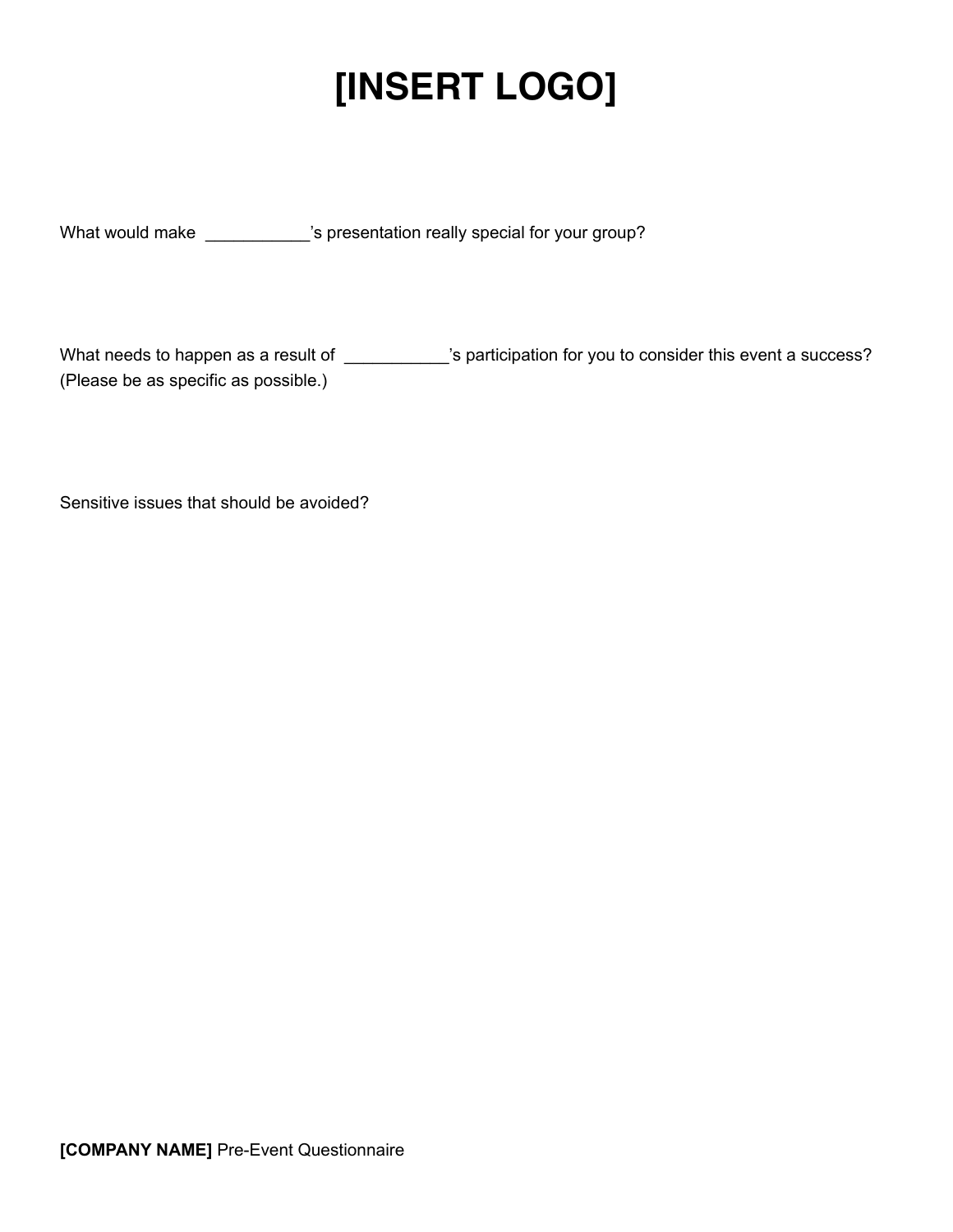#### **Attendee/ Audience Profile**

|                                                                                  |  | Number attending? _______________ % male: _____________ % female: ______________       |  |  |  |
|----------------------------------------------------------------------------------|--|----------------------------------------------------------------------------------------|--|--|--|
|                                                                                  |  | Age range: __________________Avg. Age: ____________Spouses attending: ________________ |  |  |  |
| Average Annual Income: __________________ Income range: ________________________ |  |                                                                                        |  |  |  |
|                                                                                  |  |                                                                                        |  |  |  |
| Major job responsibilities of Audience:                                          |  |                                                                                        |  |  |  |
|                                                                                  |  |                                                                                        |  |  |  |
|                                                                                  |  |                                                                                        |  |  |  |
|                                                                                  |  |                                                                                        |  |  |  |
| Circle one: Are attendees there voluntarily or is it mandatory?                  |  |                                                                                        |  |  |  |
|                                                                                  |  |                                                                                        |  |  |  |
| Will the attendees have to pay individually or is it company sponsored?          |  |                                                                                        |  |  |  |
|                                                                                  |  |                                                                                        |  |  |  |
|                                                                                  |  |                                                                                        |  |  |  |
| Other relevant information:                                                      |  |                                                                                        |  |  |  |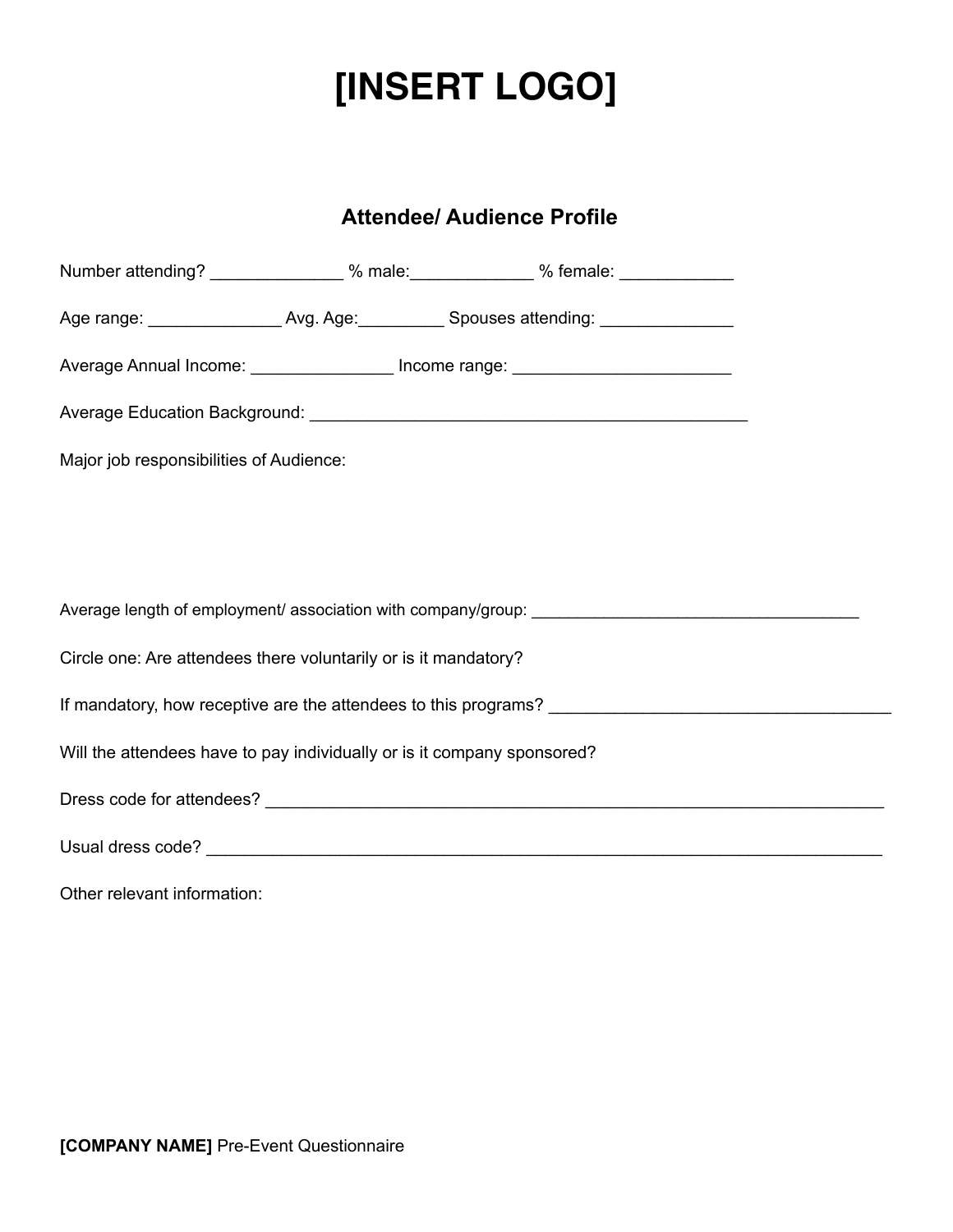#### **Background**

| Who are the other speakers in the program?                  |                                                                                                      |  |  |  |
|-------------------------------------------------------------|------------------------------------------------------------------------------------------------------|--|--|--|
|                                                             |                                                                                                      |  |  |  |
|                                                             |                                                                                                      |  |  |  |
| be presenting for you?                                      | What speakers have you used in the past that covered topics related to the material ______ will      |  |  |  |
|                                                             |                                                                                                      |  |  |  |
|                                                             |                                                                                                      |  |  |  |
| What did you like and/or dislike about these presentations? | (Without their names if you prefer, but please comment on the material used)                         |  |  |  |
| contact them for more research information on your group.   | Name the key executives that will be in _________'s audience. With your permission, we would like to |  |  |  |
|                                                             |                                                                                                      |  |  |  |
|                                                             |                                                                                                      |  |  |  |
| Name:                                                       | Phone:                                                                                               |  |  |  |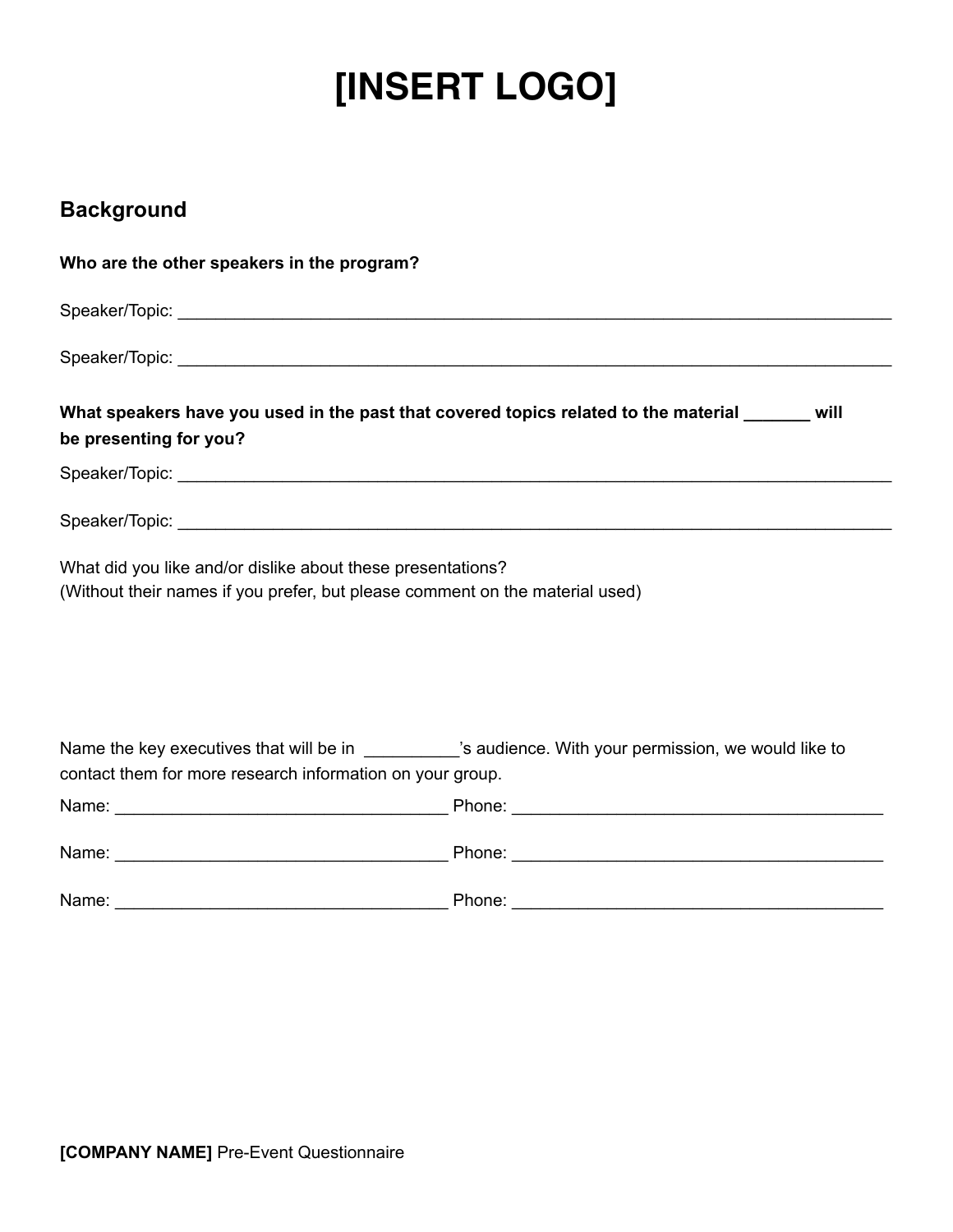#### **Details About Your Audience**

**Recent Achievements:**

**Problems/Challenges:**

**Breakthroughs:**

**What separates your high-performance people from others?**

**Details About Your Organization**

**Recent Achievements:**

**[COMPANY NAME]** Pre-Event Questionnaire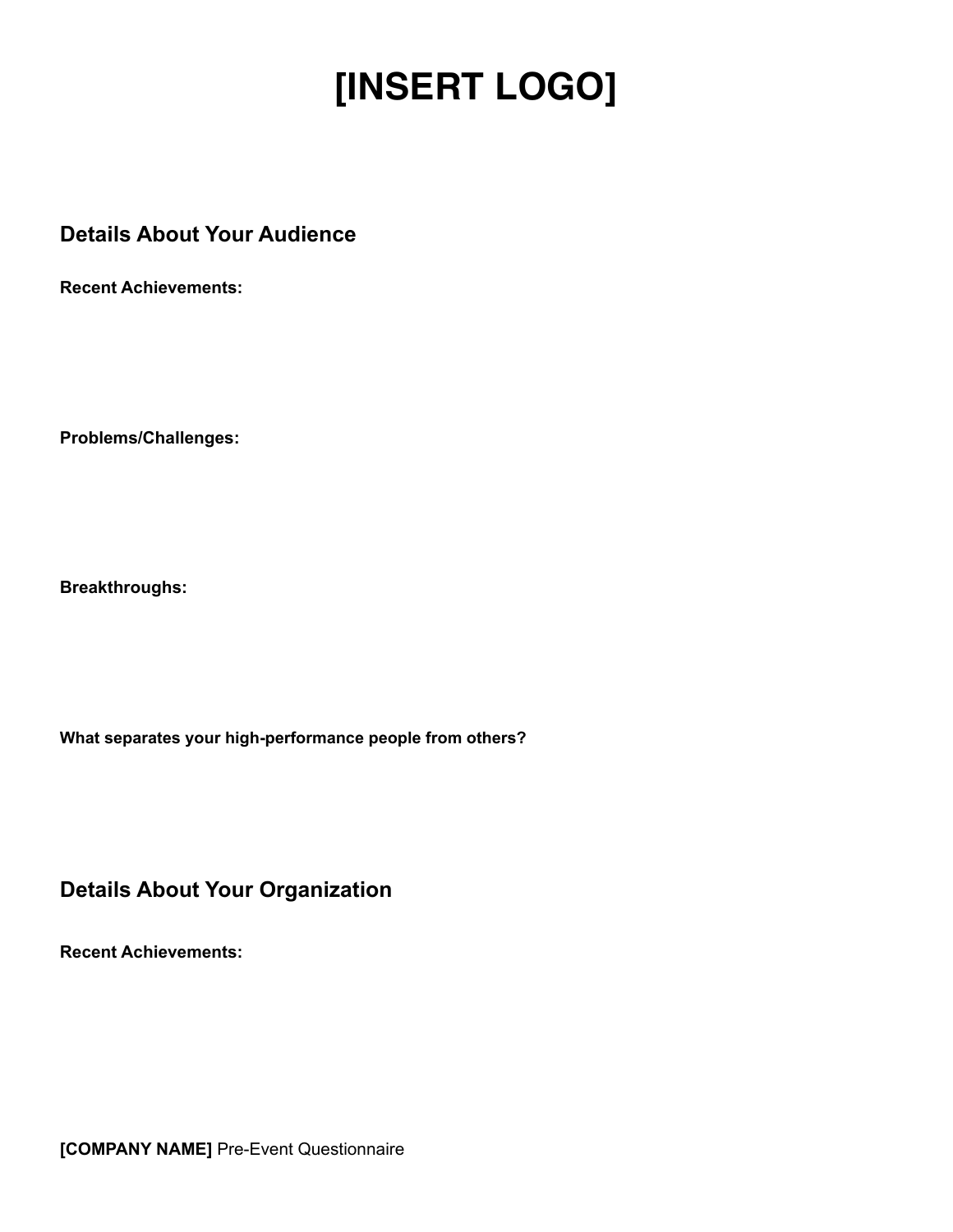**Problems/Challenges:**

**Breakthroughs:**

**Significant Events (mergers, relocations, awards, etc.):**

**Details About Your Industry**

**Recent Achievements:**

**Problems/Challenges?**

**Breakthroughs:**

**[COMPANY NAME]** Pre-Event Questionnaire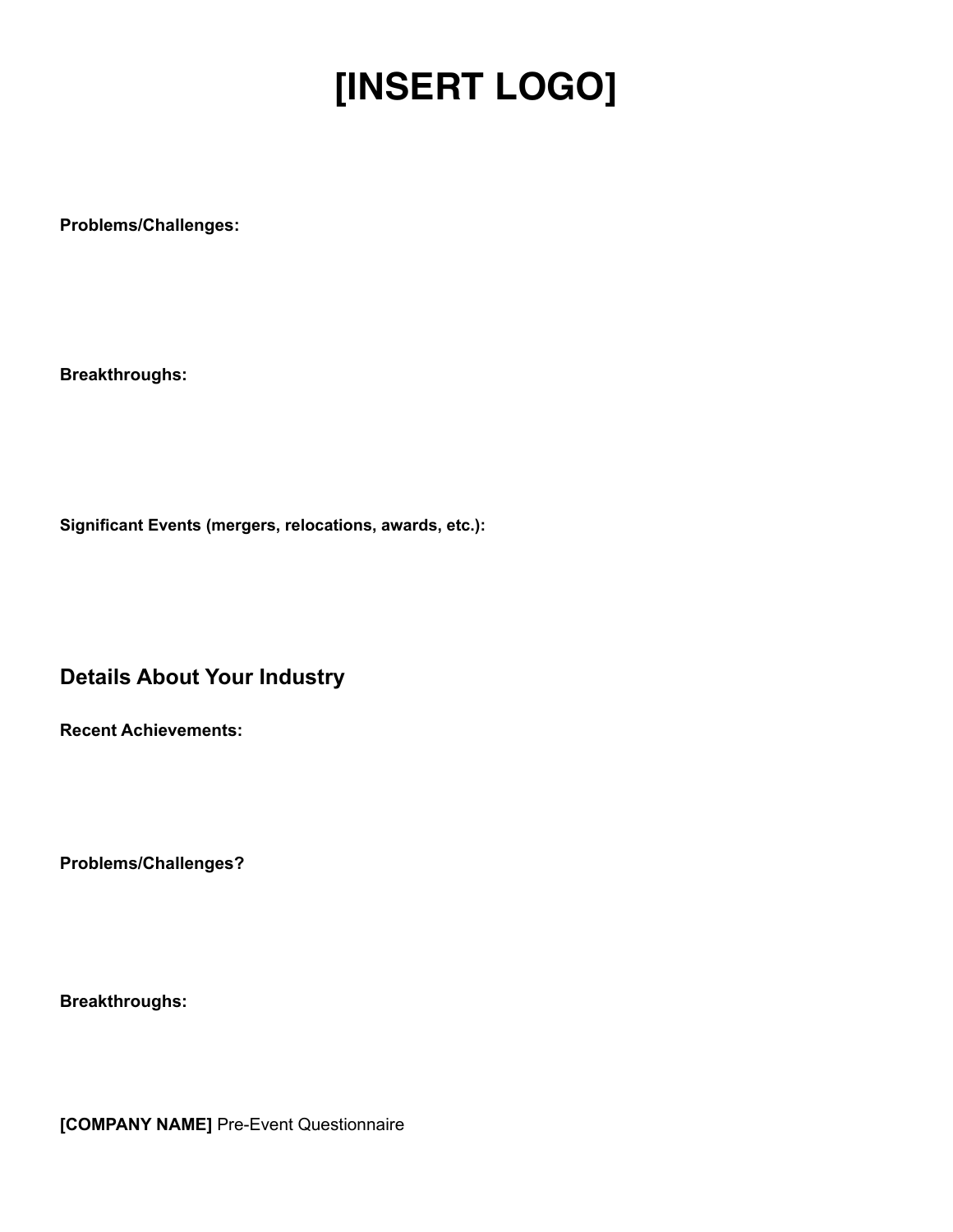#### **Logistics**

**Introducer's Name:**\_\_\_\_\_\_\_\_\_\_\_\_\_\_\_\_\_\_\_\_\_\_\_\_\_\_\_\_\_\_\_\_**Title:**  Note: An introduction can be provided upon request. Would you like one? Y / N

Is there any publicity work \_\_\_\_\_\_\_\_\_\_\_\_\_\_\_ can do for you while he/she is at your event? Please let us know in advance so we can arrange travel as needed.

Will the presentation be taped? Y / N Audio?\_\_\_\_\_\_\_\_\_\_\_\_\_\_ Video?\_\_\_\_\_\_\_\_\_\_\_\_\_\_\_\_\_\_\_\_\_\_\_\_\_\_ (Please remember that we will need to give permission to tape \_\_\_\_\_\_\_\_\_'s presentation)

If you wish, will make his educational materials available to your audience, so that they may continue the learning process after the presentation. There are three ways this can be arranged. Please check the one that is the most appropriate for your group.

- 1. \_\_\_\_ Group purchase in advance for each attendee, at wholesale price
- 2. \_\_\_\_ Materials made available at the back of the room after the presentation.
- 3. **\_\_\_\_** Brochures to order

If you choose #2, please make sure that:

- Nothing will be scheduled immediately following \_\_\_\_\_\_\_'s presentation for at least twenty minutes.
- A table will be made available for \_\_\_\_\_\_\_ to place materials by the exit door or just outside the room.
- Someone from your group will be available to assist with sales.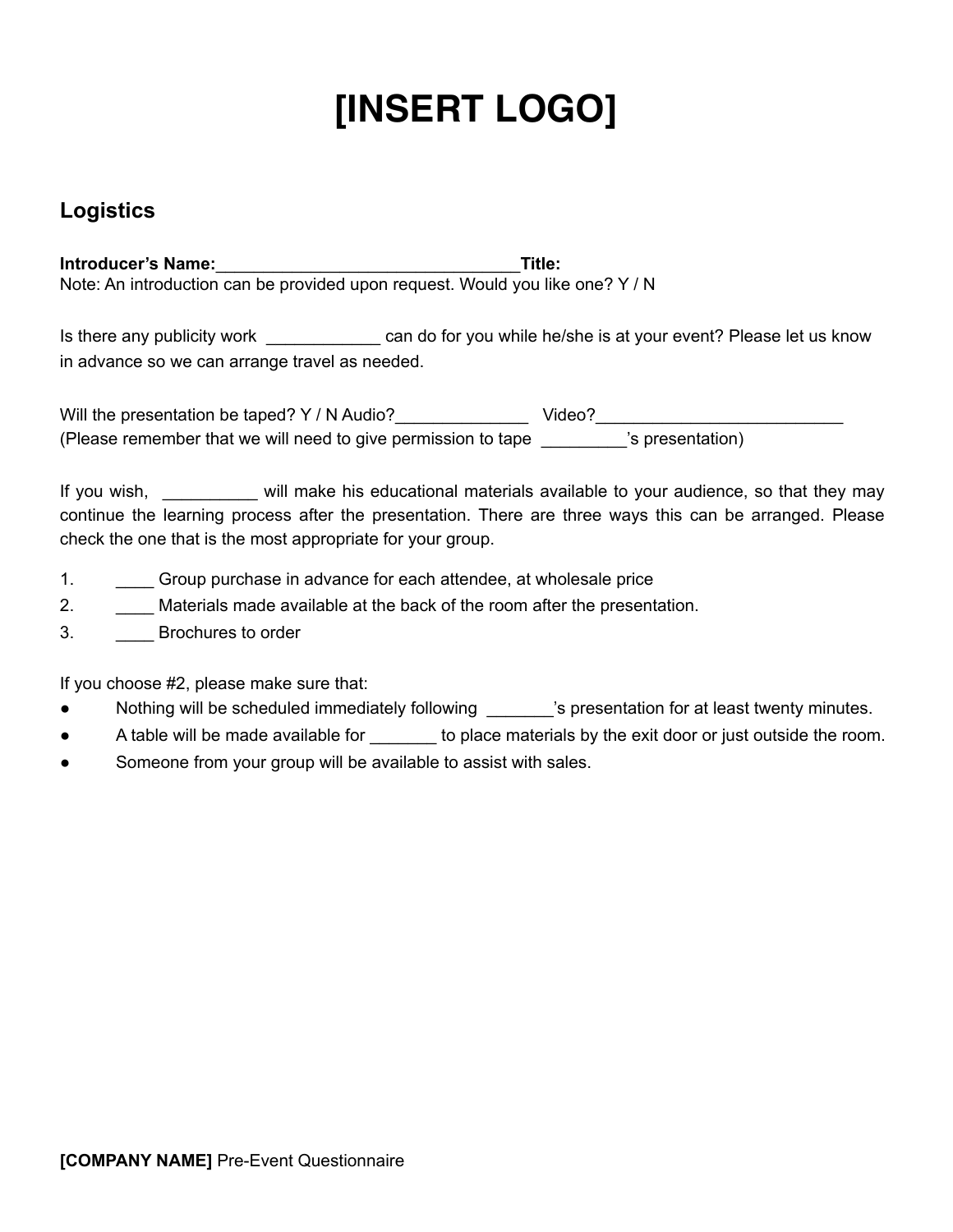#### **Travel Information**

| Recommended/Event Hotel:                                                                          |  |
|---------------------------------------------------------------------------------------------------|--|
| Address:                                                                                          |  |
|                                                                                                   |  |
| How will ________ be transported from the airport to the hotel?                                   |  |
|                                                                                                   |  |
|                                                                                                   |  |
|                                                                                                   |  |
| Venue address:                                                                                    |  |
| Venue phone:<br>,我们也不能在这里的人,我们也不能在这里的人,我们也不能在这里的人,我们也不能在这里的人,我们也不能在这里的人,我们也不能在这里的人,我们也不能在这里的人,我们也 |  |
| Location at the site, room, etc:                                                                  |  |